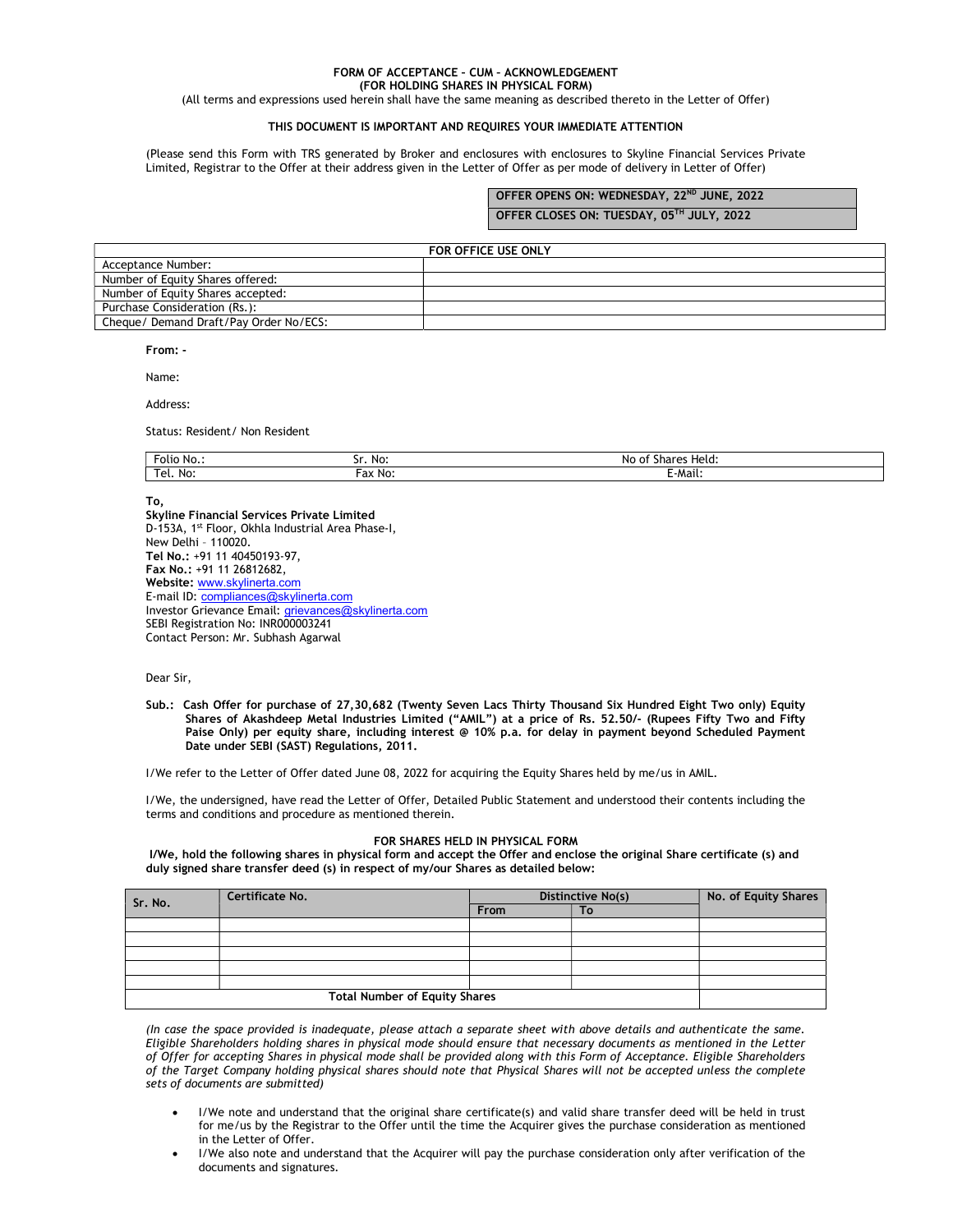- I/We note and understand that the Shares would reside with the Registrar to the Offer until the time the Acquirer accepts the Shares Certificates and makes the payment of purchase consideration as mentioned in the LOF.
- I/We confirm that the equity shares of Akashdeep Metal Industries Limited, which are being tendered herewith by me/us under this Offer, are free from liens, charges and encumbrances of any kind whatsoever.
- I/We authorize the Acquirer to accept the shares so offered which they may decide to accept in consultation with the Manager to the Offer and in terms of the Letter of Offer and I/We further authorize the Acquirer to return to me/us, equity share certificate(s) in respect of which the offer is not found valid/not accepted.
- I/We authorise the Acquirer and the Registrar to the Offer and the Manager to the Offer to send by Registered Post as may be applicable at my/our risk, the draft /cheque/ warrant, in full and final settlement of the amount due to me/us and/or other documents or papers or correspondence to the sole/first holder at the address mentioned below.
- I/We authorize the Acquirer to accept the Shares so offered or such lesser number of Shares that they may decide to accept in terms of the Letter of Offer and I/We authorize the Acquirer to split / consolidate the share certificates comprising the Shares that are not acquired to be returned to me/us and for the aforesaid purposes the Acquirer is hereby authorized to do all such things and execute such documents as may be found necessary and expedient for the purpose.

Name and complete address of the Sole/ First holder (in case of member(s), address as registered with AMIL:

Name

Address

Place: ———————— Date: ————————— Tel. No(s). : ———————— Fax No.: ——————

So as to avoid fraudulent encashment in transit, the shareholder(s) are requested to kindly provide the following bank details of the first/sole shareholder and the consideration will be payable by way of ECS Mode/ cheque or demand draft will be drawn accordingly. In order to receive payment consideration through ECS mode, the shareholders are requested to compulsorily provide their following bank details:-

Bank Account No.: -------------------------------------------------------------------------------------- Type of Account: ---------------------------------- (Savings / Current / Other (please specify))

Name of the Bank: ----------------------------------------------------------------------------------------

Name of the Branch and Address: ----------------------------------------------------------------------

MICR Code of Bank————---------------------------------------------- IFSC Code of Bank----------------------------------------------------------------------------------

The Permanent Account No. (PAN) allotted under the Income Tax Act, 1961 is as under:

| <b>PAN</b>                                                                                                                                   | 1 st<br>reholder | <b>o</b> nd<br>Shareholder<br>∸ | <b>ord</b><br>Shareholder<br> |
|----------------------------------------------------------------------------------------------------------------------------------------------|------------------|---------------------------------|-------------------------------|
|                                                                                                                                              |                  |                                 |                               |
| the contract of the contract of the contract of<br>the control of the control of the con-<br>the contract of the contract of the contract of |                  |                                 |                               |

Enclosure (Please tick)

- Power of Attorney, if any person apart from the shareholder, has signed the acceptance from or transfer deed(s)
- Duly attested Death certificate/succession certificate (in case of single shareholders) in case the original shareholders has expired
- RBI approval (for NRI/OCB/Foreign shareholders)
- Corporate Authorisation in case of companies along with Board resolutions and specimen signature of authorized signatory
- Other (please specify)

Yours faithfully,

Signed and Delivered:

| <b>PARTICULARS</b>     | FULL NAME (S) OF THE HOLDERS | SIGNATURE (S) |
|------------------------|------------------------------|---------------|
| First/Sole Shareholder |                              |               |
| Joint Holder 1         |                              |               |
| Joint Holder 2         |                              |               |

Note: In case of joint holdings, all the holders must sign. In case of body corporate, stamp of the company should be affixed and necessary Board Resolution should be attached.

### INSTRUCTIONS

- 1. Please read the enclosed Letter of Offer carefully before filling-up this Form of Acceptance.
- 2. The Form of Acceptance should be filled-up in English only.
- 3. Signature(s) other than in English and Hindi and thumb impressions must be attested by a Notary Public under his Official Seal.

#### Mode of tendering the Equity Shares Pursuant to the Offer:

I. The acceptance of the Offer made by the Acquirer is entirely at the discretion of the equity shareholder of AMIL.

II. Shareholders of AMIL to whom this Offer is being made, are free to offer his / her / their shareholding in AMIL for sale to the Acquirer, in whole or part, while tendering his / her / their equity shares in the Offer.

Business Hours: Monday to Friday: 10.00 hours to 17.00 hours Saturday: 10.00 to 13.00 hours Holidays: Sundays, Public Holidays and Bank Holidays